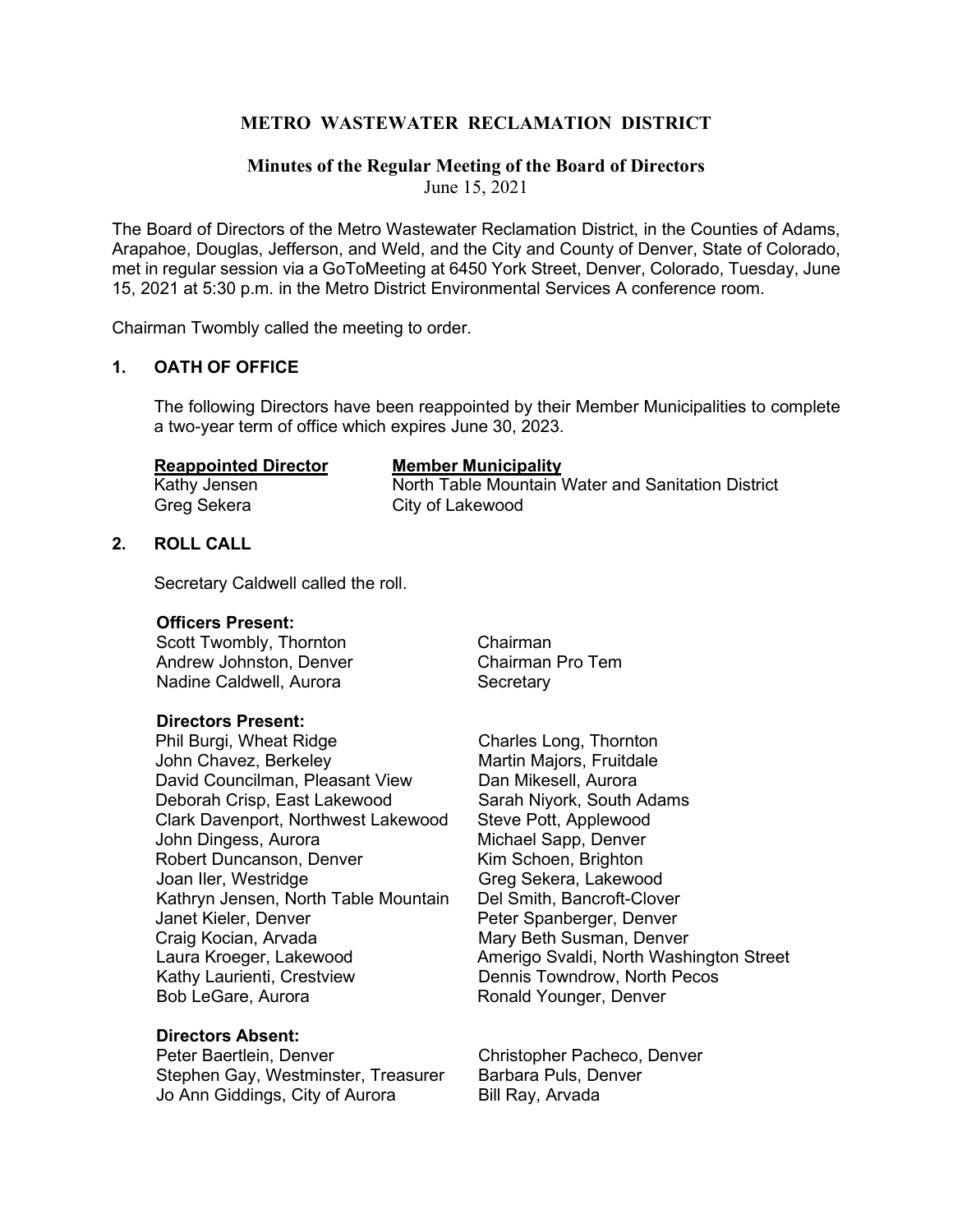## **Others Present:**

Mickey Conway **District Manager** Emily Jackson General Counsel

Deputy Manager/Director of Engineering Dawn Ambrosio Director of Strategy and Communication Ruth Kedzior **Assistant to the District Manager** Assistant to the District Manager **Colleen Dempsey Collet Colleen Dempsey** Molly Kostelecky Director of Administrative Services Lydia Nkem Executive Assistant Brittany Peshek Administrative Analyst<br>Greg Baker Administrative Analyst Member of the Public Tammy Hitchens Member of the Public

## **3. PUBLIC COMMENT**

There was no comment.

## **4. APPROVAL OF MINUTES**

4.a Minutes of the Board of Directors Meeting on May 18, 2021

Chairman Twombly appointed Director Mikesell to make motions and Director Davenport to make seconds throughout the Board of Directors meeting.

Chairman Twombly asked if there were any corrections, deletions, or additions to the minutes of the Regular Meeting of the Board of Directors held May 18, 2021.

Director Mikesell moved and Director Davenport seconded the motion to approve the minutes of the Regular Meeting of the Board of Directors held May 18, 2021.

The motion carried unanimously.

4.b Correction to the January through June 2020 Operations Committee Minutes and the May 2020 Regular Meeting of the Board of Directors

The records have been adjusted to reflect the following Director attendance:

- Director Duncanson attended the March Operations Committee Meeting;
- Director Chavez attended the January through June Operations Committee Meetings; and,
- Director Chavez attended the May Regular Meeting of the Board of Directors.

## **5. PROGRESS AND PROJECTION REPORTS**

5.a Report by District Manager

District Manager Conway reviewed his written report, highlighting the virtual groundbreaking for the Second Creek Interceptor, how the Northern Treatment Plant has earned the National Association of Clean Water Associations (NACWA) Peak Performance Award for five years of 100 percent compliance, slight improvement shown by the employee survey, and the upcoming Town Hall.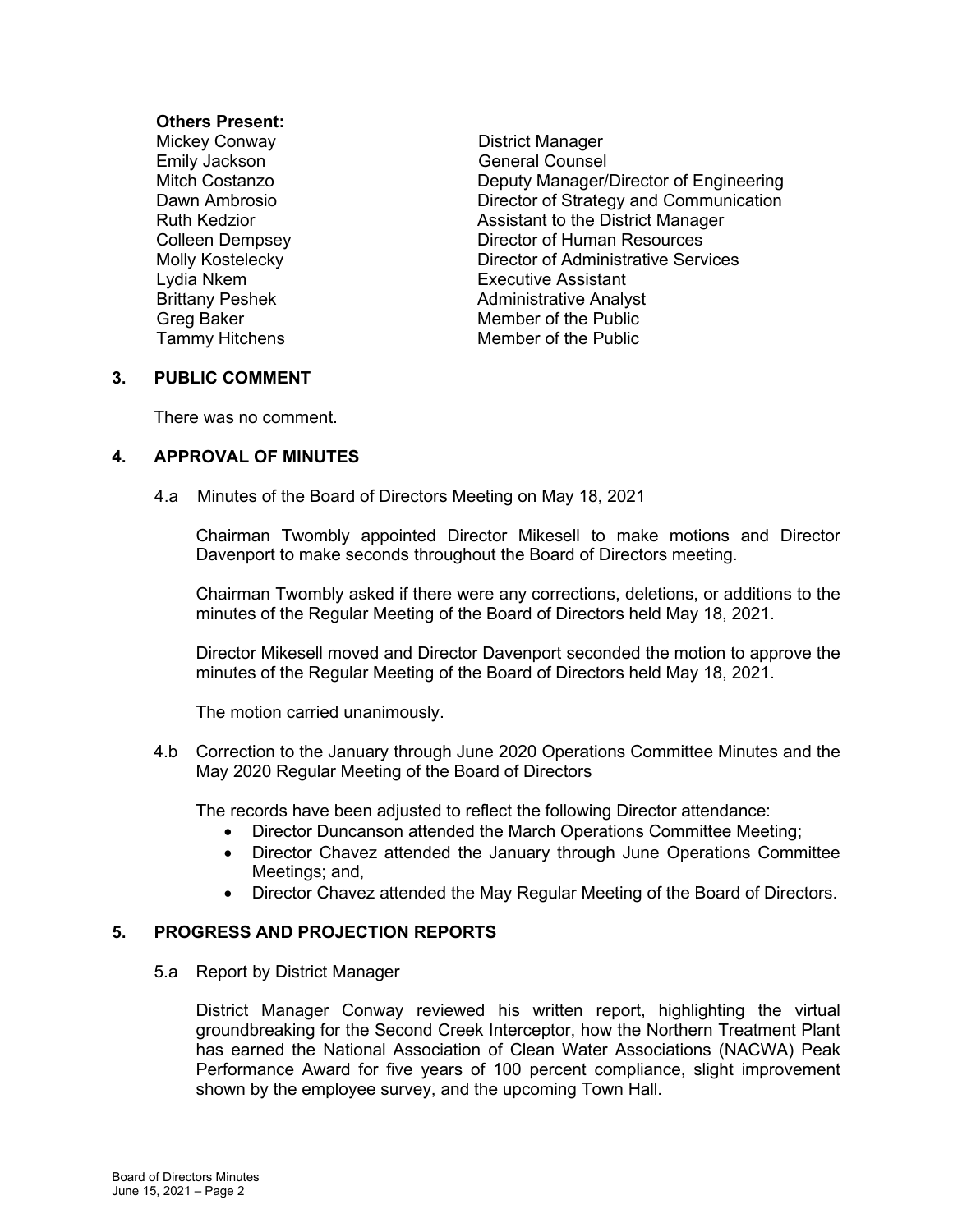Mr. Conway answered a question regarding when tours of the plant sites would resume.

Ms. Kostelecky answered a question concerning the reporting of flows and loadings for Connectors.

Director Niyork expressed appreciation for the information provided in the 21<sup>st</sup> Century Water Podcast.

5.b Report by General Counsel

General Counsel Jackson provided an update on the recent developments concerning the Ditch Companies Litigation and the Donald Temples Litigation.

Ms. Jackson answered a question about the filing for the Donald Temples Litigation.

## **6. REPORTS OF OFFICERS AND COMMITTEES**

#### 6.a Report of Nominating Committee

Committee Chairman Long reported the Nominating Committee comprised of Directors Long, Baertlein, Burgi, Caldwell, and Iler met on May 18, 2021, and are recommending the following slate of officers:

| <b>Director</b> | <b>Member Municipality</b>                          | <b>Officer Position</b> |
|-----------------|-----------------------------------------------------|-------------------------|
| Scott Twombly   | City of Thornton                                    | Chairman of the Board   |
| Andrew Johnston | City and County of Denver                           | Chairman Pro Tem        |
| Jo Ann Giddings | City of Aurora                                      | <b>Treasurer</b>        |
| Sarah Niyork    | South Adams County Water<br>and Sanitation District | Secretary               |

Chairman Twombly expressed appreciation to the Nominating Committee members for their service and noted the election of Officers will be held at the July Board meeting.

6.b Meeting Minutes

There were no additions to the following meeting minutes:

| February 25, 2021 |
|-------------------|
| February 25, 2021 |
| June 1, 2021      |
| June 3, 2021      |
| June 8, 2021      |
|                   |

#### **7. HEARING**

#### 7.a **Hearing on the Final Adjusted 2020 Annual Charges for Service**

Chairman Twombly opened the Hearing for the Final Adjusted 2020 Annual Charges for Service at 5:46 p.m. There were no questions or comments. Chairman Twombly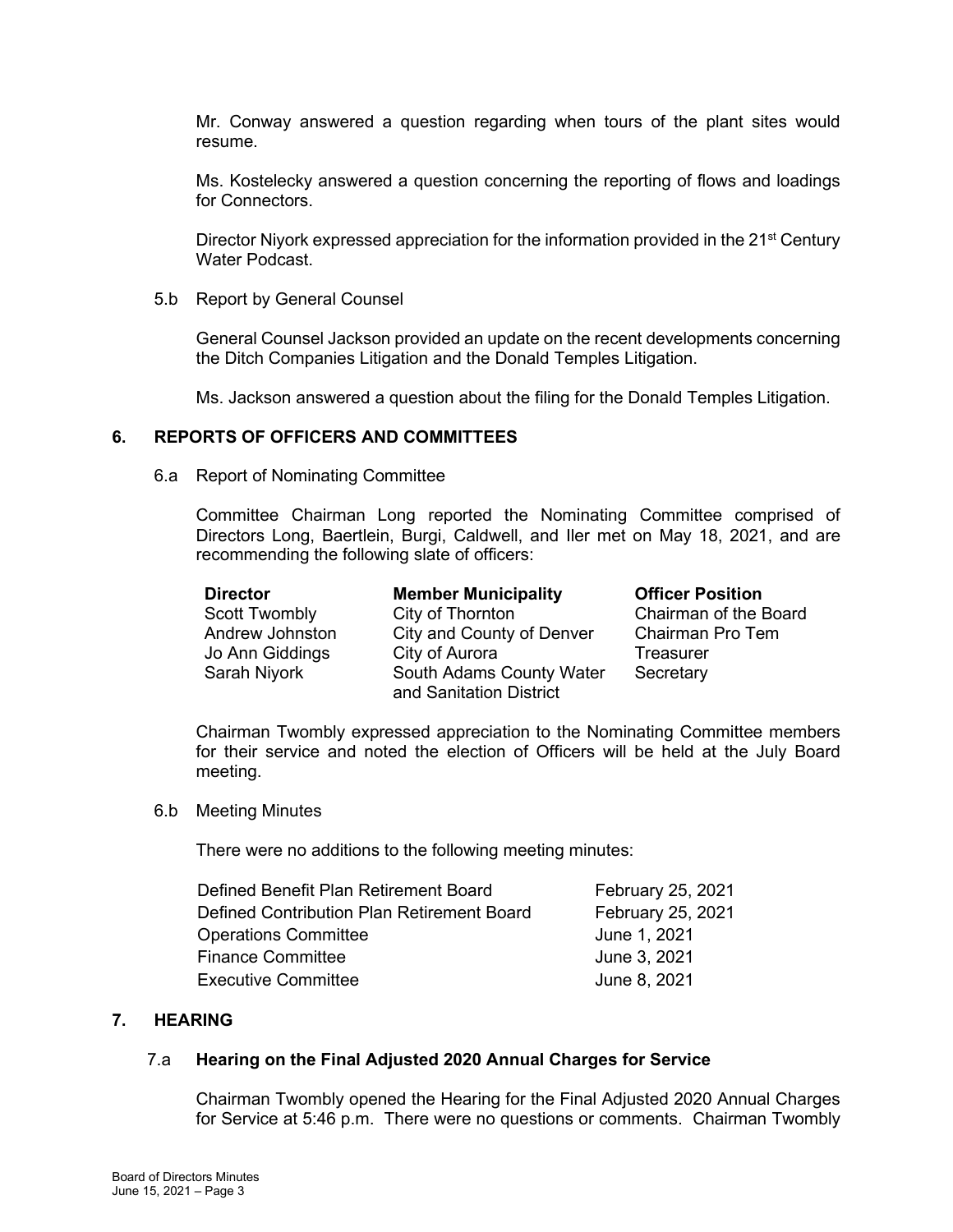closed the hearing and reconvened the Regular Meeting of the Board of Directors at 5:46 p.m.

#### **8. NEW BUSINESS**

#### 8.a **Consideration of Memorial Resolution for George Dumas**

Director Mikesell moved and Director Davenport seconded the motion to adopt the following resolution:

WHEREAS, George Dumas passed away on May 5, 2021 and was a valued member of the Board of Directors of the Metro Wastewater Reclamation District, hereinafter referred to as the "Metro District," representing the city of Aurora from April 2003 to April 2019; and

WHEREAS, during his term on the Board of Directors, Mr. Dumas was most diligent and faithful to the duties he assumed; and

WHEREAS, he served on the Audit, Bylaws Review, Executive, Finance, Officers, and Personnel committees; and

WHEREAS, he served as Treasurer of the Board from 2009 to 2011, Vice Chair of the Audit Committee from 2015 to 2019, and Vice Chair of the Bylaws Review Committee from 2005 to 2006; and

WHEREAS, the Metro District was very fortunate to have the expertise Mr. Dumas so willingly and unselfishly gave to the Metro District and his community;

NOW, THEREFORE, BE IT RESOLVED the Board of Directors and staff of the Metro Wastewater Reclamation District do hereby record its deep sorrow in the loss of its former member, George Dumas, remembering him as a friend and a devoted Director, and by the adoption of this Resolution in his memory express our deep sympathy to the members of his family; and

BE IT FURTHER RESOLVED a copy of this Resolution be sent to his family.

Chairman Twombly remarked on Mr. Dumas' friendly demeanor, thoughtful and meaningful conversations, interesting hobbies, and how he made great first impressions.

District Manager Conway stated Mr. Dumas was a pleasure to work with and devoted to community, service, and the mission of the Metro District.

Ms. Jackson noted Mr. Dumas was warm and welcoming and kept everyone on their toes with his thoughtful questions.

Director Caldwell remarked on Mr. Dumas' passion for working on the Board of Directors and how he was always the first to arrive to Board meetings.

Director Younger stated Mr. Dumas was always prepared, never mixed his words, and will be missed.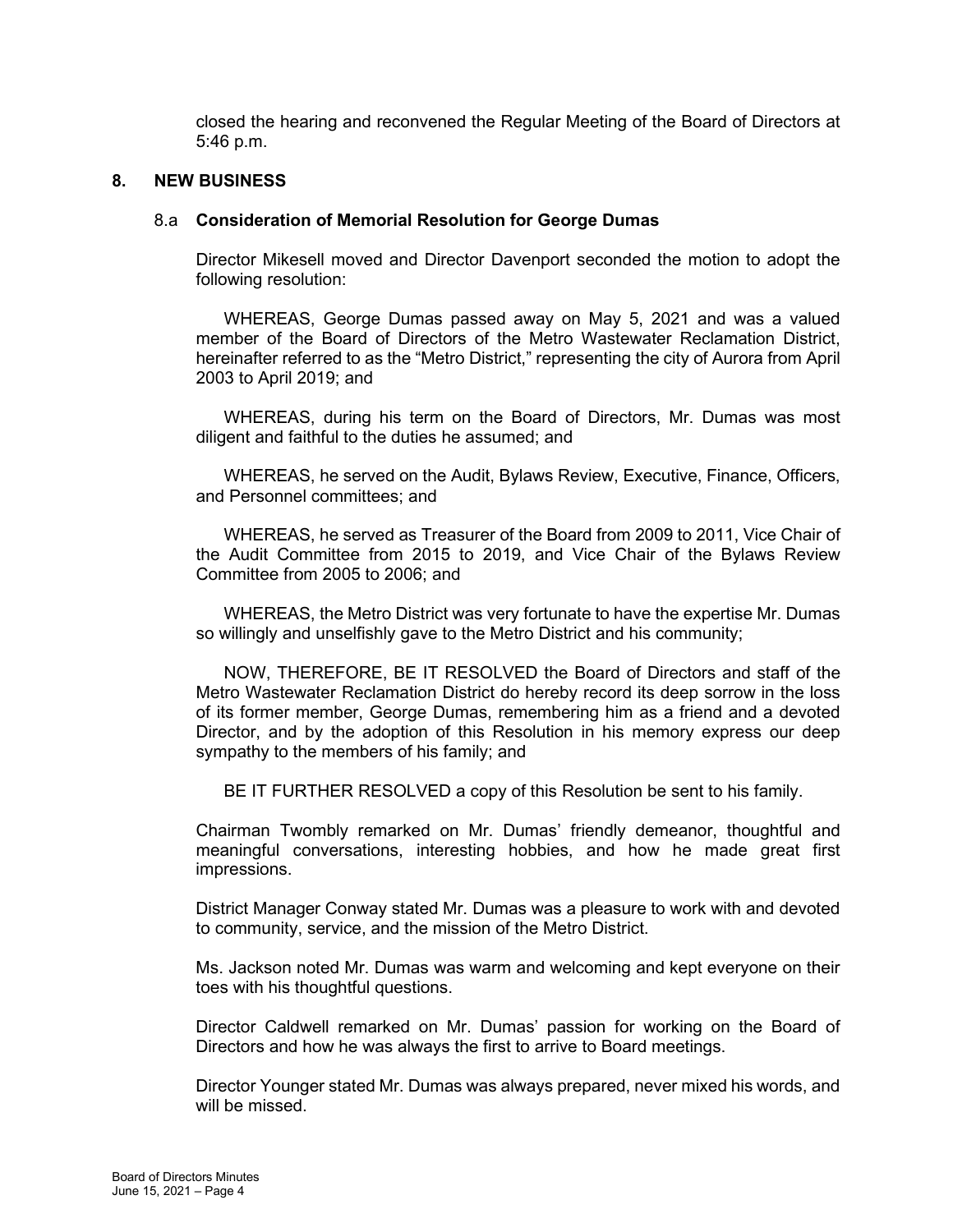Director LeGare noted Mr. Dumas also volunteered on other city of Aurora boards and commissions and was very involved in the community.

Director Mikesell remarked on Mr. Dumas' interest in current events in water issues and how he approached questions from the ratepayers' perspective as a Board member.

Director Kocian stated he was a great person, wonderful to talk to, and will be missed.

The motion passed unanimously.

#### **Consent Agenda**

#### 8.b **Consideration of Ditch Companies Litigation Funding**

Chairman Twombly stated he would abstain from voting due to a potential positional conflict. Director Niyork also stated she would abstain.

Director Mikesell moved and Director Davenport seconded the motion to adopt the following resolution:

WHEREAS, it is in the best interest of the Metro Wastewater Reclamation District, hereinafter referred to as the "Metro District," to appropriate funds for ongoing litigation; and

WHEREAS, on March 15, 2021, the Farmers Reservoir and Irrigation Company, Burlington Ditch Reservoir and Land Company, and Henrylyn Irrigation District (collectively, Ditch Companies) filed a civil action in Adams County District Court against the Metro District; and

WHEREAS, the District Manager and Executive Committee have approved the defense of the action under the Board's Guidelines for Litigation Procedures which requires funding to support the defense; and

WHEREAS, the Operations and Finance committees, after having reviewed the matter, recommend appropriating \$250,000 from the General Fund for the ongoing litigation with the Ditch Companies; and

WHEREAS, the Executive Committee, after having reviewed the matter, concurs in the recommendation of the other committees;

NOW, THEREFORE, BE IT RESOLVED the sum of \$250,000 (100 percent) be and hereby is appropriated from the General Fund for the ongoing litigation; and

BE IT FURTHER RESOLVED that in the event the appropriated funds are used, the Legal Assistance 1 and Legal Assistance 2 Small Projects may be used for these litigation purposes.

The motion carried with majority with Chairman Twombly and Director Niyork abstaining.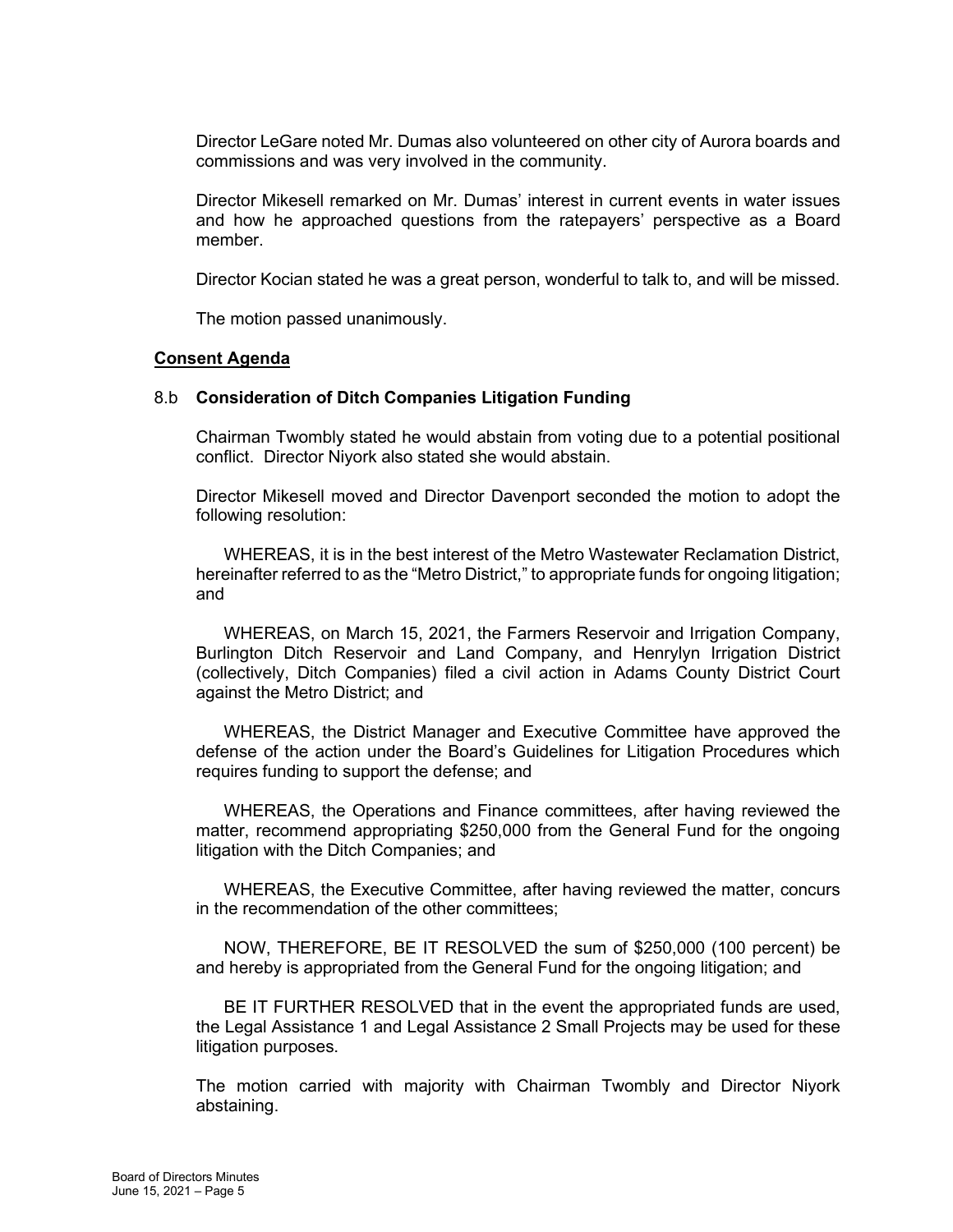#### 8.c **Consideration of the 2022 Budget**

Director Mikesell moved and Director Davenport seconded the motion to adopt the following resolution:

WHEREAS, the proposed 2022 Annual Budget of the Metro Wastewater Reclamation District, hereinafter referred to as the "Metro District," has been prepared by the District Manager with the advice and counsel of the Finance Committee of the Metro District's Board of Directors; and

WHEREAS, the Board of Directors duly published a notice concerning the proposed 2022 Annual Budget as required under C.R.S. § 29-1-108 and held a public hearing on May 18, 2021 on said Budget, as provided for in Section 901B of the 2009, 2012, and 2019 Bond Resolutions; and

WHEREAS, the Operations and Finance committees of the Metro District, after having reviewed the matter, recommend adoption of the proposed 2022 Operating Budget of \$98,726,223; approval of Capital Expenditures of \$418,000 from the Operations and Maintenance Fund and \$952,000 from the Fixed Asset Replacement Fund, for a total 2022 Capital Expenditure of \$1,370,500 for equipment and vehicle purchases costing greater than or equal to \$10,000 and less than or equal to \$250,000; approval of Small Project expenditures of \$750,000 from the General Fund for a total expenditure of \$750,000 for 2022 Small Projects within the District Manager's spending authority; approval of \$49,100,000 for the Debt Service Fund; maintaining an Operating Reserve of \$1,500,000; approval of all required internal fund transfers for the 2022 Annual Budget and cash flow requirements; and adoption of Annual Charges for Service for 2022 of \$138,149,640; and

WHEREAS, the Defined Benefit Plan Retirement Board has recommended the Metro District contribute \$8,385,864 to the Metro District's Defined Benefit Retirement Plan on January 3, 2022, pursuant to the Actuarial Determined Contribution as of January 4, 2021; and

WHEREAS, the Executive Committee, after having reviewed the matter, concurs in the recommendation of the other committees and the Defined Benefit Plan Retirement Board;

NOW, THEREFORE, BE IT RESOLVED the 2022 Operating Budget of \$98,726,223 for the Metro District, as prepared by the District Manager with the advice and counsel of the Finance Committee, be and hereby is adopted as the 2022 Operating Budget for the Metro District; and

BE IT FURTHER RESOLVED the proposed Capital Expenditures of \$418,000 from the Operations and Maintenance Fund and \$952,000 from the Fixed Asset Replacement Fund, for a total 2022 Capital Expenditure of \$1,370,500 for equipment and vehicle purchases costing greater than or equal to \$10,000 and less than or equal to \$250,000, be and hereby are approved; and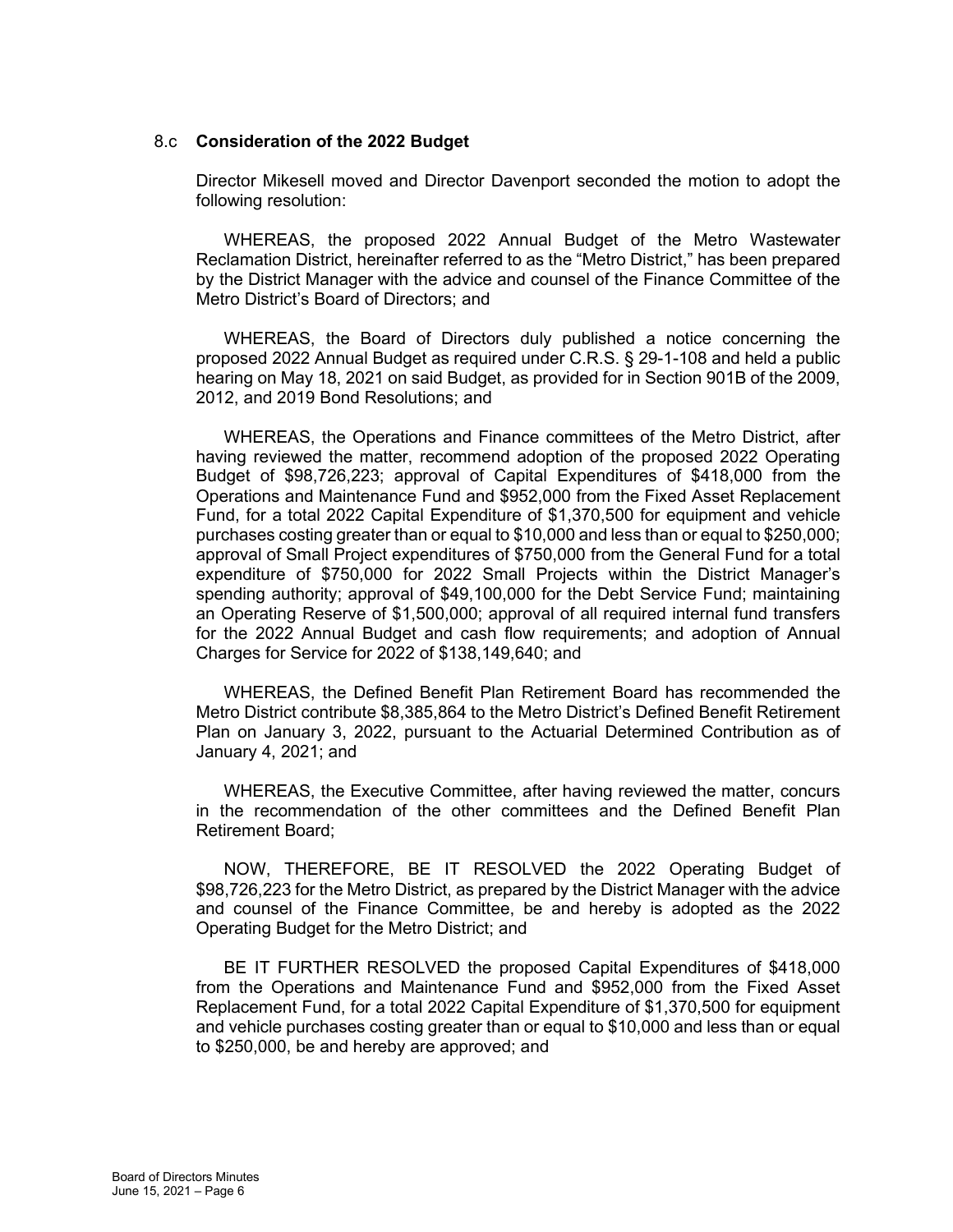BE IT FURTHER RESOLVED the proposed Small Project expenditures of \$750,000 from the General for a total expenditure of \$750,000 for 2022 Small Projects within the District Manager's spending authority, be and hereby are approved; and

BE IT FURTHER RESOLVED \$49,100,000 be and hereby is approved for 2022 for the Debt Service Fund; and

BE IT FURTHER RESOLVED an Operating Reserve for 2022 of \$1,500,000 be and hereby is maintained; and

BE IT FURTHER RESOLVED all required internal fund transfers for the 2022 Annual Budget and cash flow requirements be and hereby are approved; and

BE IT FURTHER RESOLVED Annual Charges for Service for 2022 of \$138,149,640 be and hereby are adopted; and

BE IT FURTHER RESOLVED the contribution of \$8,385,864 to the Metro District's Defined Benefit Retirement Plan on January 3, 2022, pursuant to the Actuarial Determined Contribution as of January 1, 2021, be and hereby is approved.

The motion carried unanimously.

#### 8.d **Consideration of Appropriation of Funds in Accordance with the 2022 Budget**

Director Mikesell moved and Director Davenport seconded the motion to adopt the following resolution:

WHEREAS, the District Manager of the Metro Wastewater Reclamation District, hereinafter referred to as the "Metro District," with the advice and counsel of the Finance Committee of the Metro District's Board of Directors, prepared an Annual Budget for the fiscal year beginning January 1, 2022; and

WHEREAS, the Operations, Finance, and Executive committees recommend adoption of the proposed 2022 Annual Budget; and

WHEREAS, the Board of Directors further reviewed said proposed Budget to determine its adequacy to meet the obligations of the Metro District for the fiscal year 2022 and, having found the 2022 estimated revenues and expenditures reasonable, adopted said Budget on June 15, 2021; and

WHEREAS, it is incumbent upon the Board of Directors to appropriate the necessary amounts for the purposes set forth in the adopted 2022 Annual Budget;

NOW, THEREFORE, BE IT RESOLVED \$149,946,723 be and hereby is appropriated as set forth in the 2022 Annual Budget Appropriation Summary attached hereto and made a part hereof.

The motion carried unanimously.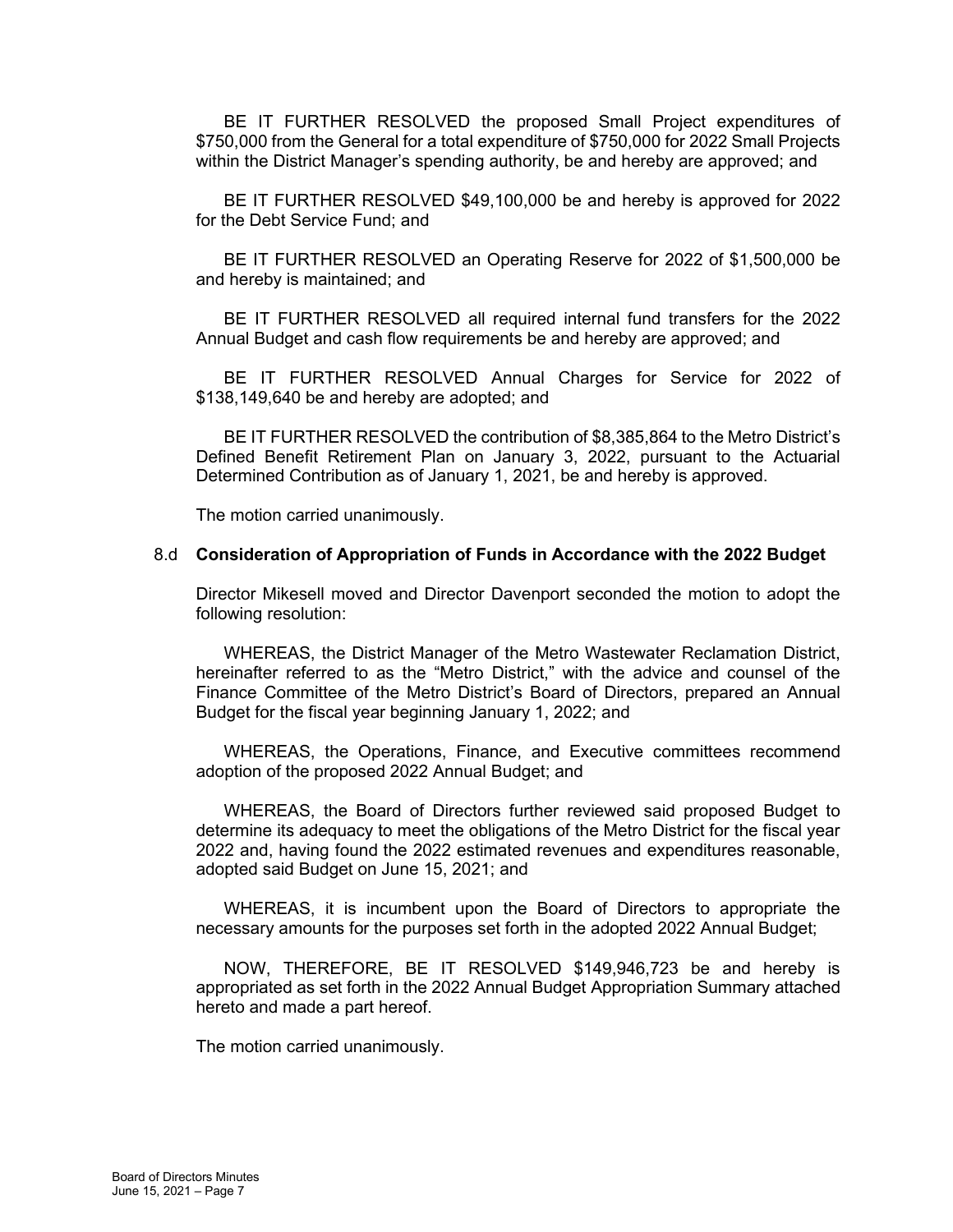## 8.e **Consideration of Final Adjustment to the 2020 Annual Charges for Service**

Director Mikesell moved and Director Davenport seconded the motion to adopt the following resolution:

WHEREAS, Section 605 of Article VI of the *Sewage Treatment and Disposal Agreement* (Service Contract) and the *Special Connectors Agreement* of the Metro Wastewater Reclamation District, hereinafter referred to as the "Metro District," provides the final adjustment of any charge for any fiscal year shall be made on or before the last day of June next, following the last day of that fiscal year; and

WHEREAS, Section 606 of the Service Contract and the Special Connectors Agreement further provides a hearing be held on the proposed final adjustments of any charges made by the Metro District; and

WHEREAS, a hearing was held on the Final Adjustments to the 2020 Annual Charges for Service at the regular meeting of the Board of Directors on June 15, 2021; and

WHEREAS, the Operations, Finance, and Executive committees, after having reviewed the proposed Final Adjustments to the 2020 Annual Charges for Service, recommend their adoption; and

WHEREAS, the Final Adjustments to the 2020 Annual Charges for Service have been reviewed by the Board of Directors and found to be reasonable;

NOW, THEREFORE, BE IT RESOLVED the Final Adjustments to the Annual Charges for Service for the year 2020, as set forth in the attached schedule of Connector Flows, Loadings, and Charges, be and hereby are certified to be the Final Adjustments to Member Municipalities and Special Connectors of the Metro District for the fiscal year 2020.

The motion carried unanimously.

#### 8.f **Consideration of Rescinding Unexpended Appropriations**

Director Mikesell moved and Director Davenport seconded the motion to adopt the following resolution:

WHEREAS, a number of projects of the Metro Wastewater Reclamation District, hereinafter referred to as the "Metro District," have been completed and it is now necessary certain unexpended appropriations be rescinded; and

WHEREAS, the unexpended appropriations are as follows:

| <b>General Fund Capital Project Account</b> | \$76,814.05        |
|---------------------------------------------|--------------------|
| <b>Fixed Asset Replacement Fund</b>         | 8.496.63           |
| <b>Total Unexpended Appropriations</b>      | $$85,310.68$ ; and |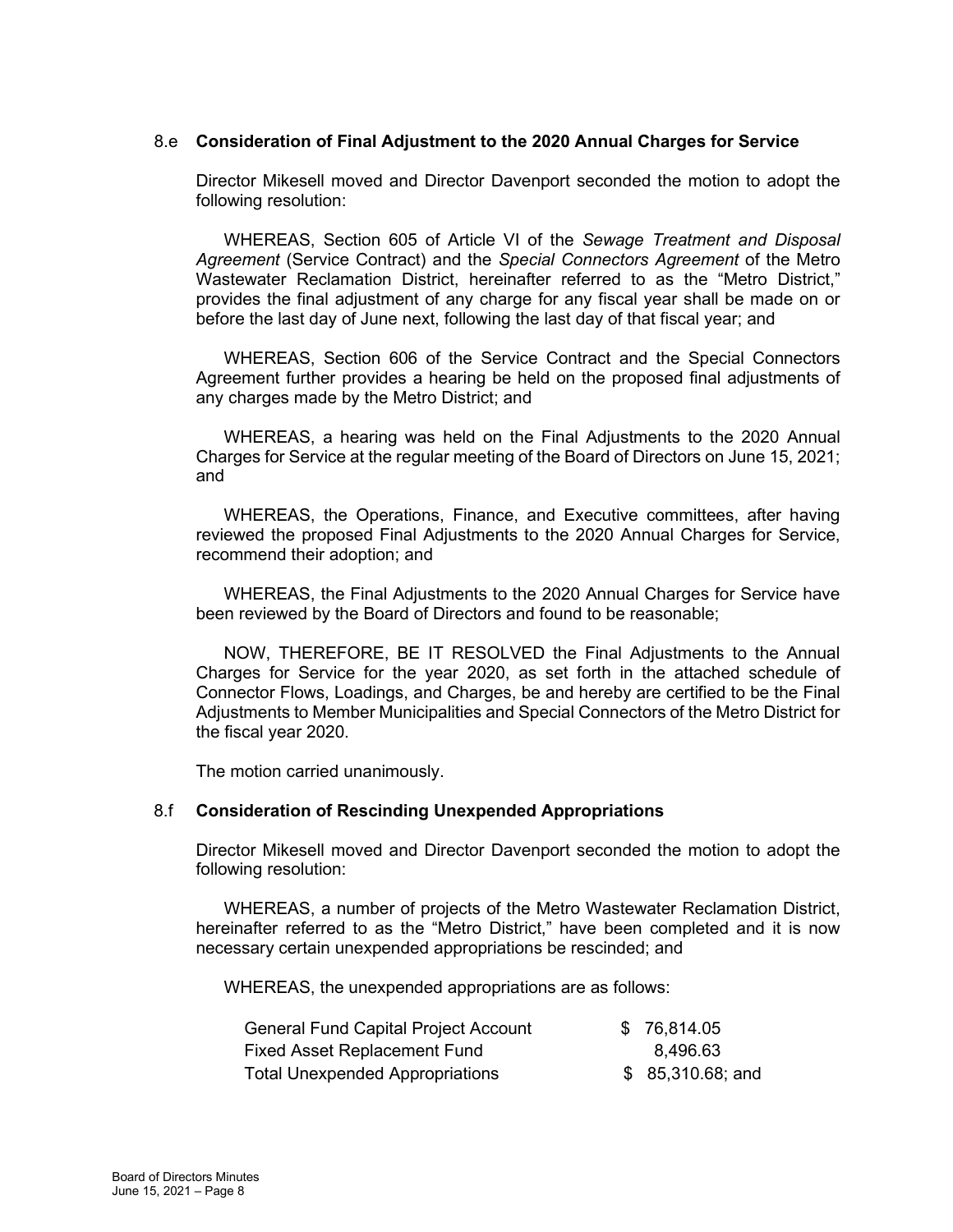WHEREAS, the Operations and Finance committees, after having reviewed the matter, recommend that such appropriations be rescinded; and

WHEREAS, the Executive Committee, after having reviewed the matter, concurs in the recommendation of the other committees;

NOW, THEREFORE, BE IT RESOLVED the unexpended balances of the appropriations set forth in the attached Schedule of Appropriations To Be Rescinded— June 2021 be and hereby are rescinded.

The motion carried unanimously.

#### 8.g **Consideration of Information Technology Grouped Project 2021**

Director Mikesell moved and Director Davenport seconded the motion to adopt the following resolution:

WHEREAS, it is in the best interest of the Metro Wastewater Reclamation District, hereinafter referred to as the "Metro District," to appropriate funds for the 2021 Information Technology (IT) Infrastructure Group Project (Project); and

WHEREAS, historically, Metro District staff has made IT infrastructure improvements, including replacements, on a case-by-case basis; and

WHEREAS, with the expansion of IT infrastructure from the Robert W. Hite Treatment Facility to the Northern Treatment Plant, staff recommend changing the approach to combine improvement of IT-related fixed assets at the end of their useful lives into one project; and

WHEREAS, the Project will include improvements to servers, memory, storage backup, high-speed storage, core switches, and the virtual desktop environment; and

WHEREAS, the Operations and Finance committees, after having reviewed the matter, recommend appropriating \$725,000 from the Fixed Asset Replacement Fund for the Project; and

WHEREAS, the Executive Committee, after having reviewed the matter, concurs in the recommendation of the other committees;

NOW, THEREFORE, BE IT RESOLVED the sum of \$725,000 (100 percent) be and hereby is appropriated from the Fixed Asset Replacement Fund for the 2021 Information Technology Infrastructure Grouped Project.

The motion carried unanimously.

#### 8.h **Consideration of Digester Complex Rehabilitation Change Order (PAR 1259)**

Director Mikesell moved and Director Davenport seconded the motion to adopt the following resolution: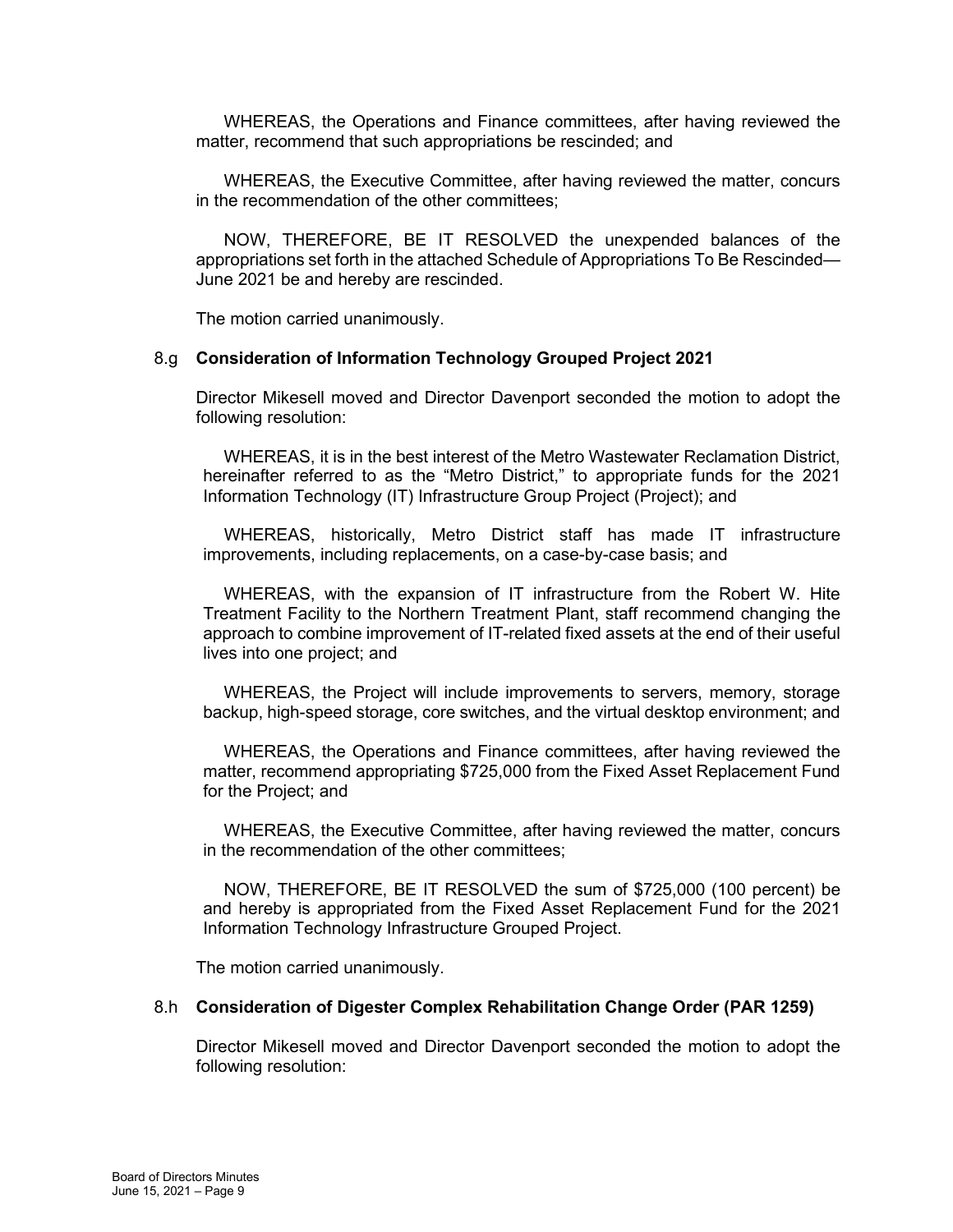WHEREAS, it is in the best interest of the Metro Wastewater Reclamation District, hereinafter referred to as the "Metro District," to execute a change order to the construction contract with Moltz Construction (Moltz) to provide digester cleaning services for up to four digesters at the Robert W. Hite Treatment Facility (RWHTF) as part of the Digester Complex Rehabilitation Project (Project); and

WHEREAS, in March 2015, the Metro District initiated the Project to rehabilitate the RWHTF Digester Complex and other facilities in the immediate vicinity which are critical assets and were in need of immediate attention; and

WHEREAS, the Board of Directors adopted Resolution 0417-7.b which authorized the District Manager to enter into a construction contract with Moltz and amend the Professional Services Agreement with Carollo Engineers, Inc. to provide construction phase engineering services for this Project; and

WHEREAS, all 12 digesters were cleaned by Moltz during the first five years of the Project, however the first several digesters which were cleaned as part of the Project are now due for another cleaning; and

WHEREAS, Metro District staff recommends executing a change order to the construction contract with Moltz in the amount of \$1,106,800 to provide digester cleaning services for up to four digesters at the RWHTF as part of the Project; and

WHEREAS, the Operations and Finance committees, after having reviewed the matter, recommend executing a change order to the construction contract with Moltz in the amount of \$1,106,800 to provide digester cleaning services for up to four digesters at the RWHTF as part of the Project; and

WHEREAS, the Executive Committee, after having reviewed the matter, concurs in the recommendation of the other committees;

NOW, THEREFORE, BE IT RESOLVED the District Manager be and hereby is authorized to execute a change order to the construction contract with Moltz Construction in the amount of \$1,106,800 to provide digester cleaning services for up to four digesters at the Robert W. Hite Treatment Facility as part of the Digester Complex Rehabilitation Project.

The motion carried unanimously.

#### 8.i **Consideration of Dewatering Polymer Contract**

Director Mikesell moved and Director Davenport seconded the motion to adopt the following resolution:

WHEREAS, it is necessary the Metro Wastewater Reclamation District, hereinafter referred to as the "Metro District," purchase a supply of dewatering emulsion polymer used to condition anaerobically digested biosolids during the centrifugation process at the Robert W. Hite Treatment Facility; and

WHEREAS, to ensure the polymer products would meet the Metro District's performance criteria, performance trials were conducted, and bids were accepted from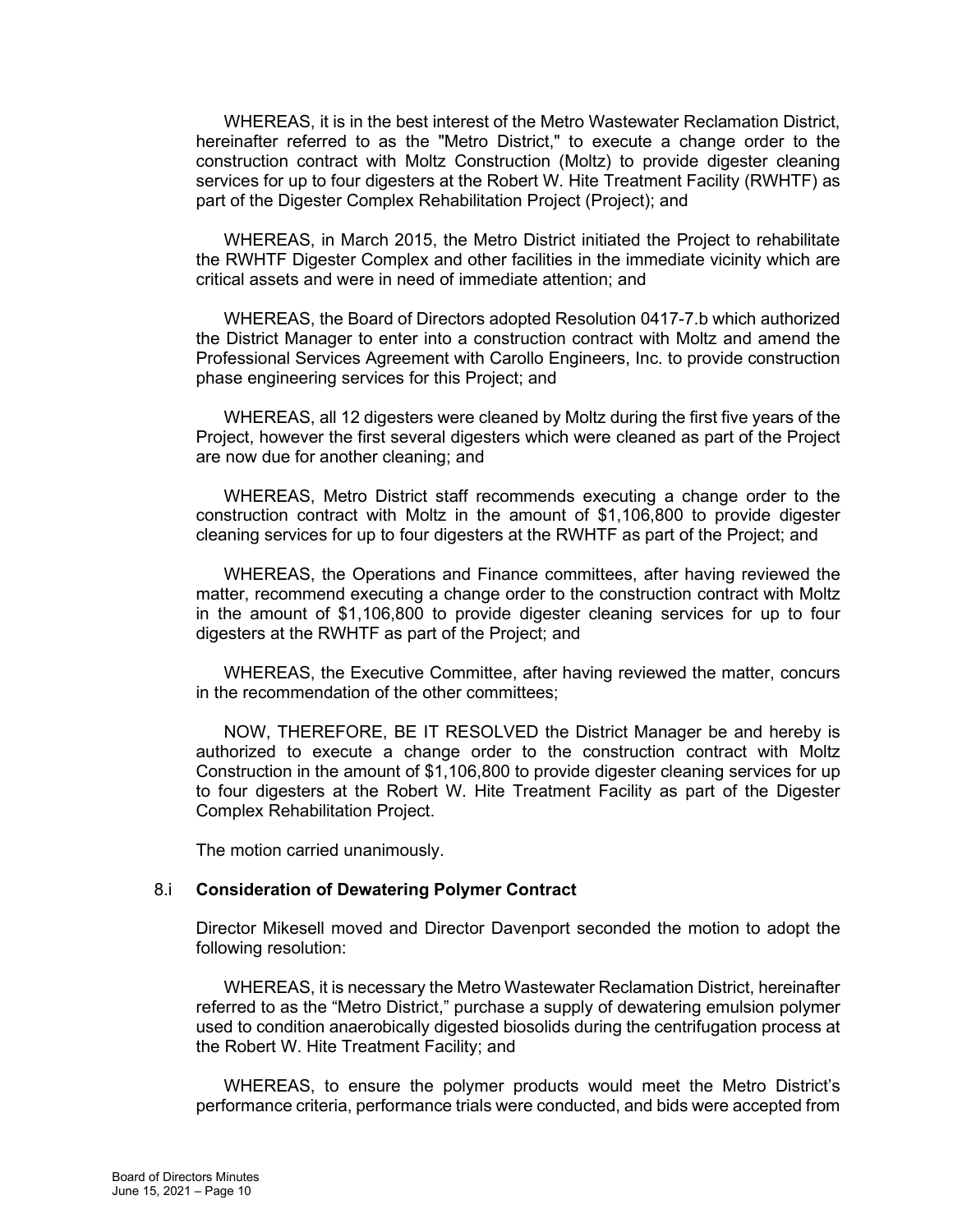the participants with the goal of finding the most cost-effective product to meet process needs; and

WHEREAS, two bids were received and opened on April 22, 2020, with Polydyne Inc. being the lowest-cost bidder submitting a bid to supply dewatering emulsion polymer at a price of \$2.3778 per pound, with a total estimated one-year price of \$3,777,510.99, and Solenis, LLC submitting a bid to supply dewatering emulsion polymer at a price of \$3.30 per pound with a total estimated one-year price of \$5,000,265.60; and

WHEREAS, the Operations and Finance committees, after having reviewed the matter, recommend authorizing the District Manager to enter into a one-year contract effective August 1, 2021 through July 31, 2022, with Polydyne, Inc. as the primary supplier of dewatering emulsion polymer at a price of \$2.3778 per pound, and a oneyear contract with Solenis LLC as the alternate supplier at a price of \$3.30 per pound; and

WHEREAS, the Executive Committee, after having reviewed the matter, concurs in the recommendation of the other committees;

NOW, THEREFORE, BE IT RESOLVED the District Manager be and hereby is authorized to enter into a one-year contract effective August 1, 2021 through July 31, 2022 with Polydyne, Inc. as the primary supplier of dewatering emulsion polymer at a price of \$2.3778 per pound, and a one-year contract with Solenis LLC as the alternate supplier at a price of \$3.30 per pound; and

BE IT FURTHER RESOLVED the District Manager be and hereby is authorized to enter into additional contract periods for the aforementioned contract, not exceeding a total of five years, with potentially new unit prices, if he deems such extensions to be in the best interest of the Metro District.

The motion carried unanimously.

#### **Roll Call Agenda**

## 8.j **Consideration of Evaluate and Enhance Metro District's Brand Identity (PAR 1359)**

Director Mikesell moved and Director Kocian seconded the motion to adopt the following resolution:

WHEREAS, it is desirable the name of the Metro Wastewater Reclamation District, hereinafter referred to as the "Metro District," be changed to Metro Water Recovery, a Metropolitan Sewage Disposal District to be known as Metro Water Recovery; and

WHEREAS, the Metro District Strategic Plan set forth a number of goals for the Metro District's outward-facing brand, and after analysis of the current brand, the Brand Committee recommends changing the Metro District's name and logo and implement a brand awareness communication plan; and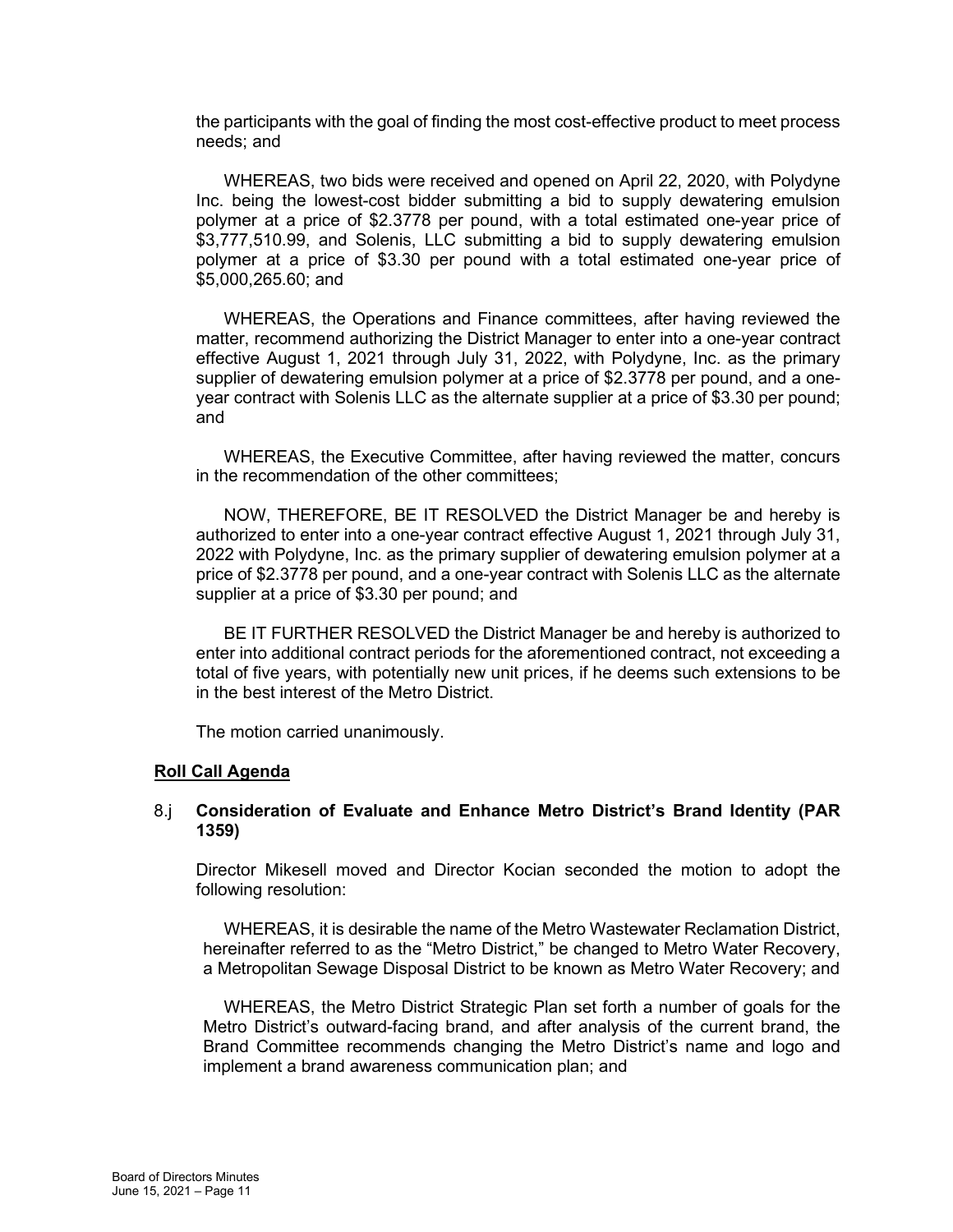WHEREAS, the Operations and Finance committees, after having reviewed the matter, recommend changing the name of the Metro District to Metro Water Recovery, a Metropolitan Sewage Disposal District to be known as Metro Water Recovery, and authorizing the District Manager to amend the Short Form Agreement with 9thWonder in the amount of \$168,000 for implementation for the Brand Committee brand awareness recommendations; and

WHEREAS, the Executive Committee, after having reviewed the matter, concurs in the recommendation of the other committees; and

WHEREAS, the Board of Directors reviewed the matter and concurred in a recommendation to use Metro Water Recovery as the Metro District's new name and;

NOW, THEREFORE, BE IT RESOLVED the District Manager be authorized to file an amendment to the Certificate of Organization of the Metro Wastewater Reclamation District, to change the name of the Metro District to Metro Water Recovery, that a certified copy of this Resolution shall be filed with the division of local governments and the Department of Local Affairs of the State of Colorado, and that a copy of this Resolution shall be duly recorded in those counties in which the Metro District is located; and

BE IT FURTHER RESOLVED the District Manager is authorized to take all other necessary actions to adopt and use the new name, Metro Water Recovery, and logo as attached hereto; and

BE IT FURTHER RESOLVED the District Manager is hereby authorized to revise or update all internal documents, including the governing documents, to conform to the new name, Metro Water Recovery, and logo; and

BE IT FURTHER RESOLVED the District Manager is hereby instructed to alter the Corporate Seal of the Metro District to reflect the above name change; and

BE IT FURTHER RESOLVED the District Manager is hereby authorized to amend the Short Form Agreement with 9thWonder in the amount of \$168,000 for implementation of the Brand Committee brand awareness recommendations; and

BE IT FURTHER RESOLVED \$617,490 (100 percent) be appropriated from the General Fund for these purposes.

Chairman Twombly remarked on the long journey it had taken to reach this step and how he was looking forward to the implementation. He also expressed appreciation to Director Sapp for chairing the Board Brand Committee and to Directors and staff for their participation on the Committee.

Director Sapp expressed appreciation to the Directors who serve on the Board Band Committee and stated he is looking forward to the continued journey.

District Manager Conway also expressed appreciation to the Board Brand Committee for their work on the item.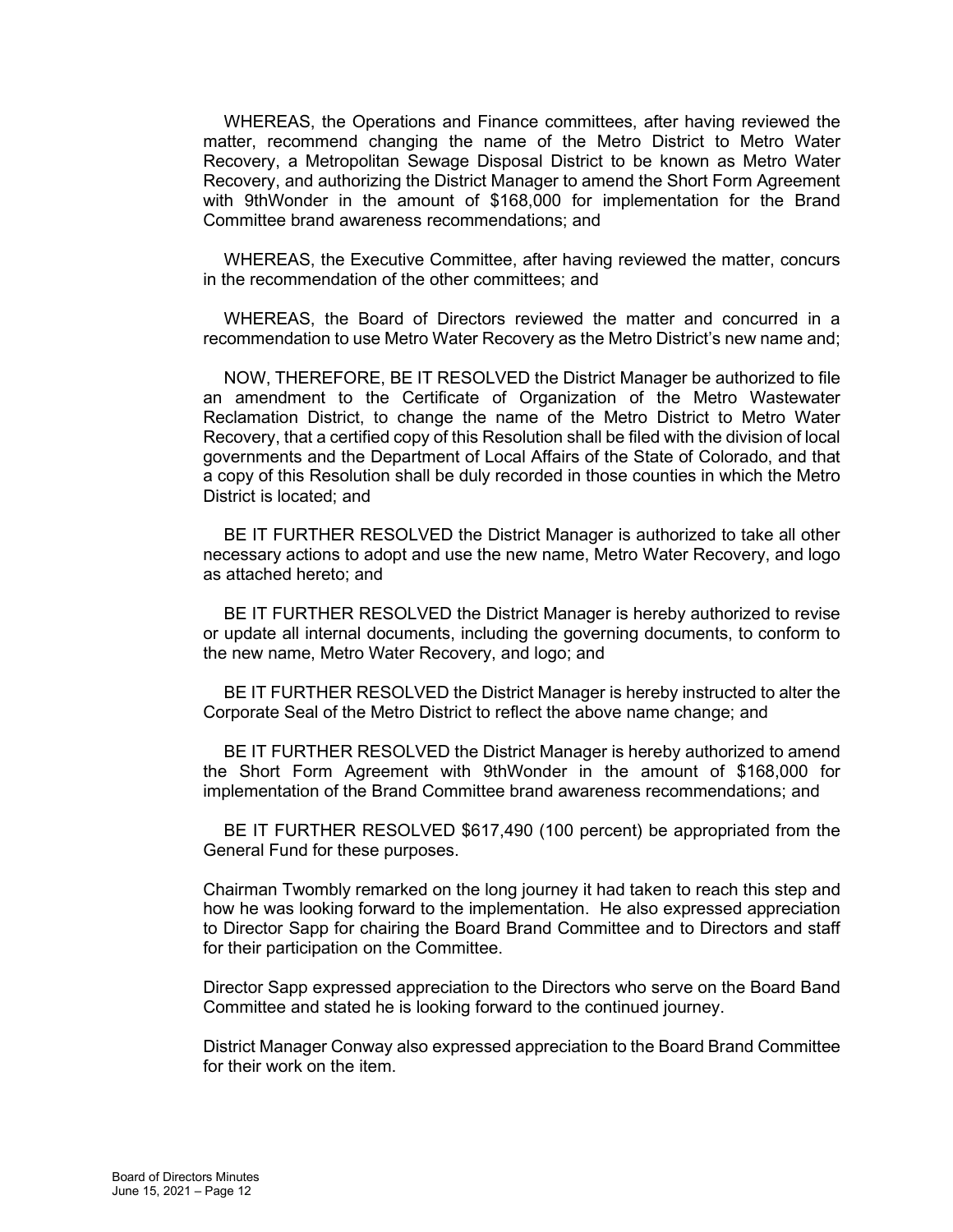Chairman Twombly called for a roll call vote which carried with 27 Directors voting Yes:

| Phil Burgi<br>Nadine Caldwell<br>John Chavez<br>David Councilman<br>Deborah Crisp<br>John Dingess<br>Robert Duncanson<br>Joan Iler | Andrew Johnston<br>Janet Kieler<br>Craig Kocian<br>Laura Kroeger<br>Kathy Laurienti<br><b>Bob LeGare</b><br><b>Charles Long</b><br>Dan Mikesell |
|------------------------------------------------------------------------------------------------------------------------------------|-------------------------------------------------------------------------------------------------------------------------------------------------|
|                                                                                                                                    |                                                                                                                                                 |
| Kathryn Jensen                                                                                                                     | Sarah Niyork                                                                                                                                    |
|                                                                                                                                    |                                                                                                                                                 |

**Steve Pott** Michael Sapp Kim Schoen Greg Sekera Del Smith Peter Spanberger Mary Beth Susman Scott Twombly Ronald Younger

And two Directors voting No:

Clark Davenport Dennis Towndrow

Mr. Conway noted the legal documents for the Metro District's name change will be filed promptly, Connectors and stakeholders will be notified of the name change, and the official rollout of the new name and logo will be implemented September 1, 2021.

## **9. DIRECTOR RECOGNITION**

Chairman Twombly recognized Director Puls for her 11 years of service and Director Schoen for his six years of service on the Metro District Board of Directors.

Director Johnston noted it had been a pleasure working with Director Puls.

District Manager Conway expressed appreciation to Directors Puls and Schoen and stated they had shared valuable insight and expertise with him during their time on the Board.

Chairman Twombly expressed appreciation to Directors Puls and Schoen and remarked they would be missed.

## **10. INDIVIDUAL DIRECTOR COMMENTS**

Director Davenport noted Denver Water is successfully putting in a major pipeline on 20<sup>th</sup> Avenue in Lakewood and is ahead of schedule.

## **11. OTHER INFORMATION**

Chairman Twombly stated there is a vacancy on the Defined Contribution Plan Retirement Board and asked any Directors who are interested in serving to let him know. He also stated starting with the July Board meeting, all Board and Committee meetings will be held inperson with the option to call in by phone and any Directors who have thoughts or questions about the meetings can let him know.

Chairman Twombly answered a question regarding when Directors could attend meetings remotely.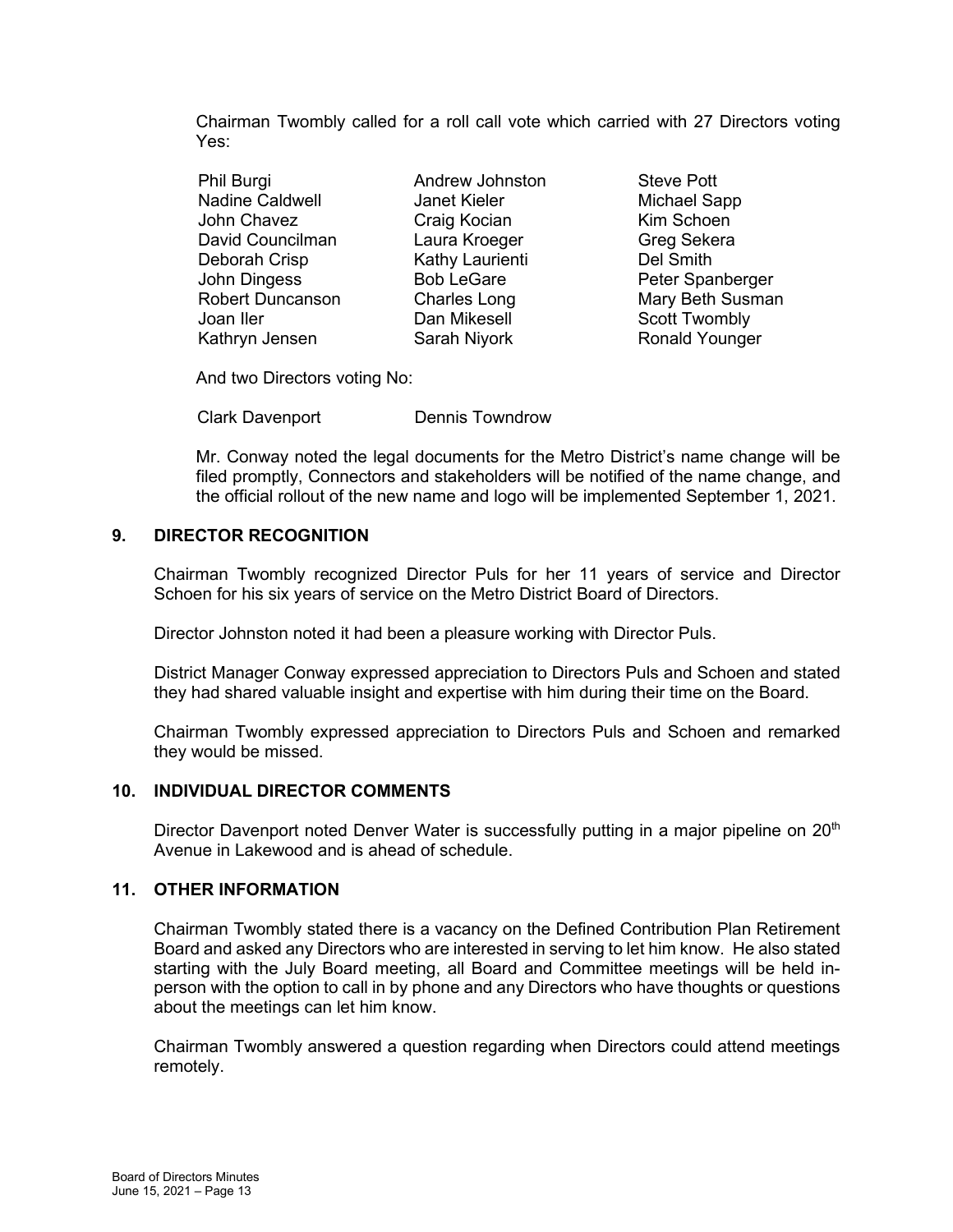Directors Niyork, Sapp, Davenport, and Kroeger expressed anticipation for in-person meetings and Directors Sapp and Davenport expressed appreciation to staff for the work in setting up hybrid meetings.

## **12. ADJOURNMENT**

Chairman Twombly adjourned the meeting at 6:14 p.m.

MC\rak\lmn